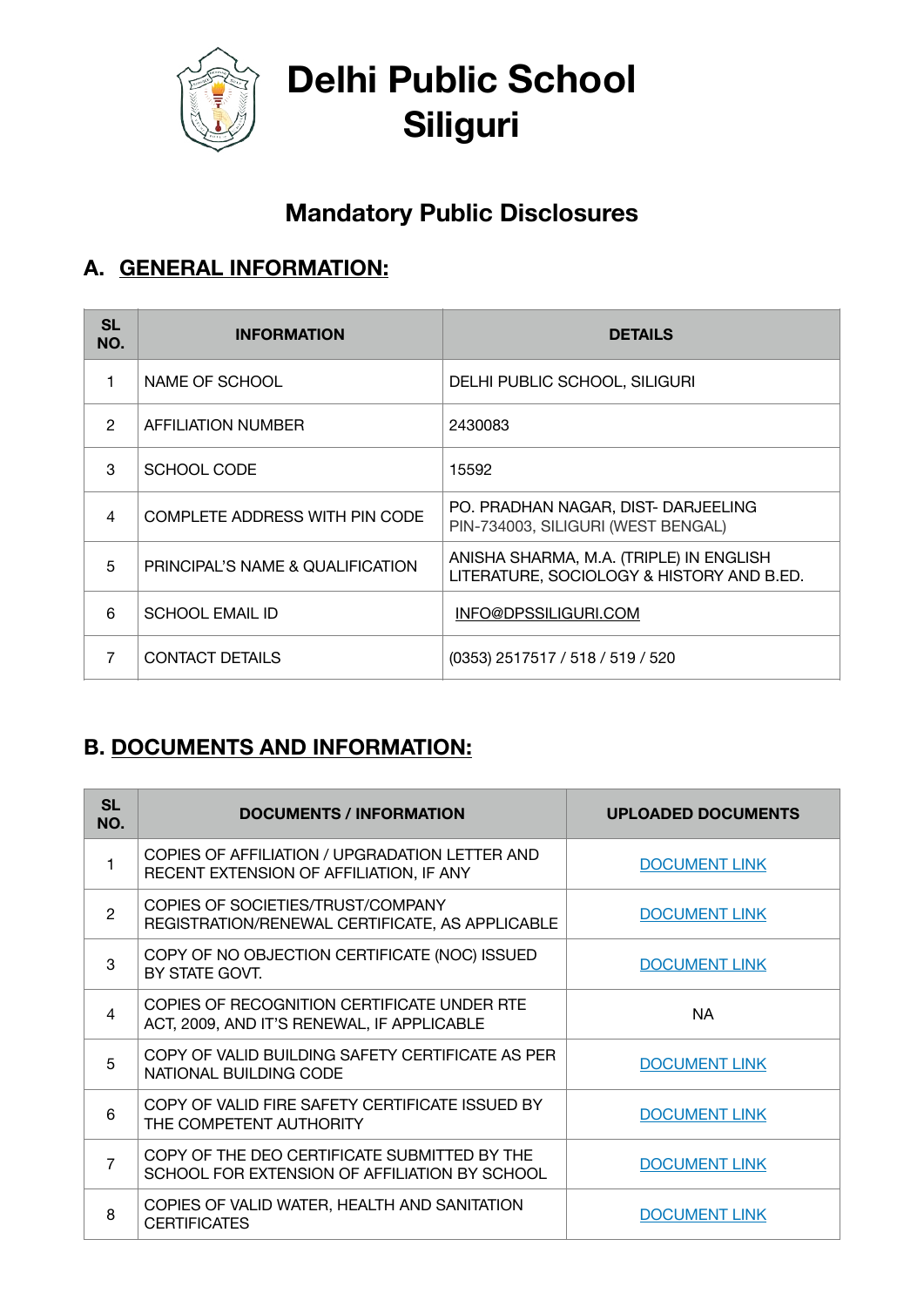#### **C. RESULT AND ACADEMICS:**

| SL<br>NO. | <b>DOCUMENTS / INFORMATION</b>                     | <b>UPLOADED DOCUMENTS</b>     |
|-----------|----------------------------------------------------|-------------------------------|
|           | FEE STRUCTURE OF SCHOOL                            | FEE DETAILS LINK              |
| 2         | ANNUAL ACADEMIC CALENDER                           | <b>ACADEMIC CALENDER LINK</b> |
| 3         | LIST OF SCHOOL MANAGEMENT COMMITTEE (SMC)          | <b>DOCUMENT LINK</b>          |
| 4         | LIST OF PARENTS TEACHERS ASSOCIATION (PTA) MEMBERS | <b>DOCUMENT LINK</b>          |
| 5         | LAST THREE YEAR RESULT OF THE BOARD EXAMINATION    | <b>MENTIONED BELOW</b>        |

#### **RESULT OF CLASS X**

| <b>SL</b><br>NO. | <b>YEAR</b> | NO. OF<br><b>REGISTERED</b><br><b>STUDENTS</b> | NO. OF<br><b>STUDENTS</b><br><b>PASSED</b> | <b>PASS</b><br><b>PERCENTAGE</b> | <b>REMARKS</b>                                         |
|------------------|-------------|------------------------------------------------|--------------------------------------------|----------------------------------|--------------------------------------------------------|
|                  | 2018        | 404                                            | 400                                        | 99.8                             | <b>HIGHEST: 97.6%</b><br>(SUBHRAJIT GHOSH)<br>ABSENT-3 |
| 2                | 2019        | 419                                            | 417                                        | 100                              | <b>HIGHEST: 97.2%</b><br>(DIYA SARKAR)<br>ABSENT-2     |
| 3                | 2020        | 406                                            | 405                                        | 100                              | HIGHEST:98%<br>(BRATATI LAHIRI)<br>ABSENT-1            |

## **RESULT OF CLASS XII**

| <b>SL</b><br>NO. | <b>YEAR</b> | NO. OF<br><b>REGISTERED</b><br><b>STUDENTS</b> | NO. OF<br><b>STUDENTS</b><br><b>PASSED</b> | <b>PASS</b><br><b>PERCENTAGE</b> | <b>REMARKS</b>                                                                    |
|------------------|-------------|------------------------------------------------|--------------------------------------------|----------------------------------|-----------------------------------------------------------------------------------|
|                  |             |                                                |                                            |                                  | <b>SC. HIGHEST: 97.4%</b><br>(MILISHA GHOSH)                                      |
|                  | 2018        | 568                                            | 548                                        | 97.2                             | COMM. HIGHEST: 95.4%<br>(SANDEEP AGARWAL)<br>HUM. HIGHEST: 95.6%<br>(MAHEK VERMA) |
|                  |             |                                                |                                            |                                  | ABSENT-4                                                                          |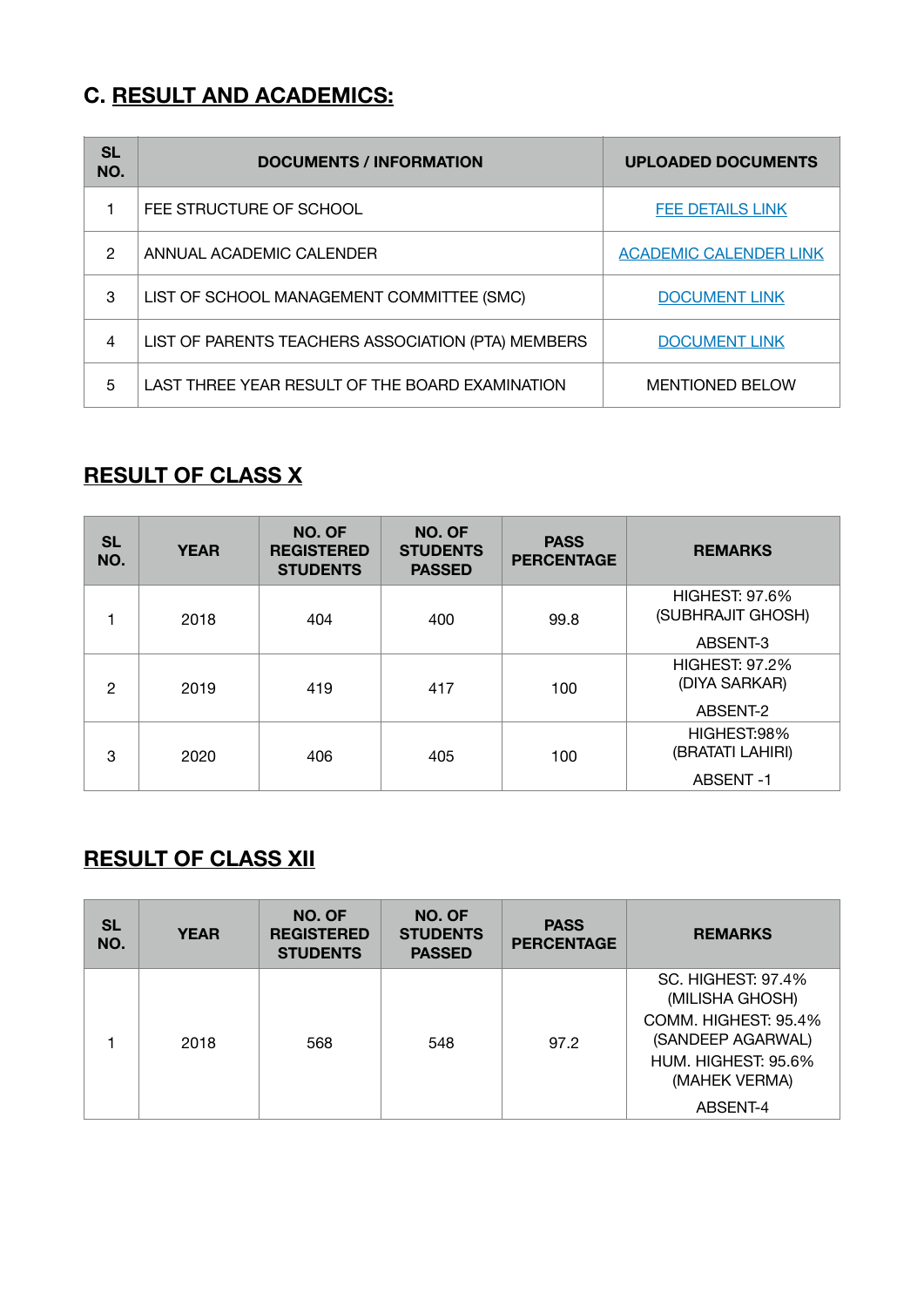| <b>SL</b><br>NO. | <b>YEAR</b> | NO. OF<br><b>REGISTERED</b><br><b>STUDENTS</b> | NO. OF<br><b>STUDENTS</b><br><b>PASSED</b> | <b>PASS</b><br><b>PERCENTAGE</b> | <b>REMARKS</b>                                                                                                                                    |
|------------------|-------------|------------------------------------------------|--------------------------------------------|----------------------------------|---------------------------------------------------------------------------------------------------------------------------------------------------|
| $\mathfrak{p}$   | 2019        | 658                                            | 640                                        | 97.4                             | SC. HIGHEST: 96%<br>(ROHITASHWA RAY)<br>COMM. HIGHEST: 97.2%<br>(VIKRANT MARDA)<br>HUM. HIGHEST: 96%<br>(KRITIKA MITTAL)<br>ABSENT-1              |
| 3                | 2020        | 721                                            | 713                                        | 99.6                             | <b>SC. HIGHEST: 97.6%</b><br>(HARSHITA AGARWAL)<br>COMM. HIGHEST: 98.2%<br>(BHAVYA AGARWAL)<br>HUM. HIGHEST: 96.2%<br>(SOUVIK BISWAS)<br>ABSENT-5 |

## **D. STAFF (TEACHING):**

| <b>SL</b><br>NO. | <b>INFORMATION</b>                       | <b>DETAILS</b>                                                               |
|------------------|------------------------------------------|------------------------------------------------------------------------------|
| 1                | <b>PRINCIPAL</b>                         | 1                                                                            |
| $\overline{2}$   | TOTAL NO. OF TEACHERS                    | 255                                                                          |
|                  | $\cdot$ PGT                              | 67<br>(INCLUDING VP & HM)                                                    |
|                  | $\cdot$ TGT                              | 76                                                                           |
|                  | $\cdot$ PRT                              | 112                                                                          |
| 3                | <b>TEACHERS SECTION RATIO</b>            | KG/PREP - 1:1; PRT - 1:1.3; TGT - 1:1.5;<br>PGT - 1 TEACHER FOR EACH SUBJECT |
| 4                | DETAILS OF SPECIAL EDUCATOR              |                                                                              |
| 5                | DETAILS OF COUNSELLOR & WELLNESS TEACHER | 2                                                                            |

## **E. SCHOOL INFRASTRUCTURE:**

| SL<br>NO. | <b>INFORMATION</b>                                                       | <b>DETAILS</b>            |
|-----------|--------------------------------------------------------------------------|---------------------------|
|           | TOTAL CAMPUS AREA OF THE SCHOOL (IN SQUARE METRE)                        | 14790.16 SQ. METRE        |
| 2         | NO. AND SIZE OF THE CLASSROOMS (IN SQUARE METRE)                         | 140 AND 7478.69 SQ. METRE |
| 3         | NO. & SIZE OF LABORATORIES, INCLUDING<br>COMPUTER LABS (IN SQUARE METRE) | 17 AND 2108.86 SQ. METRE  |